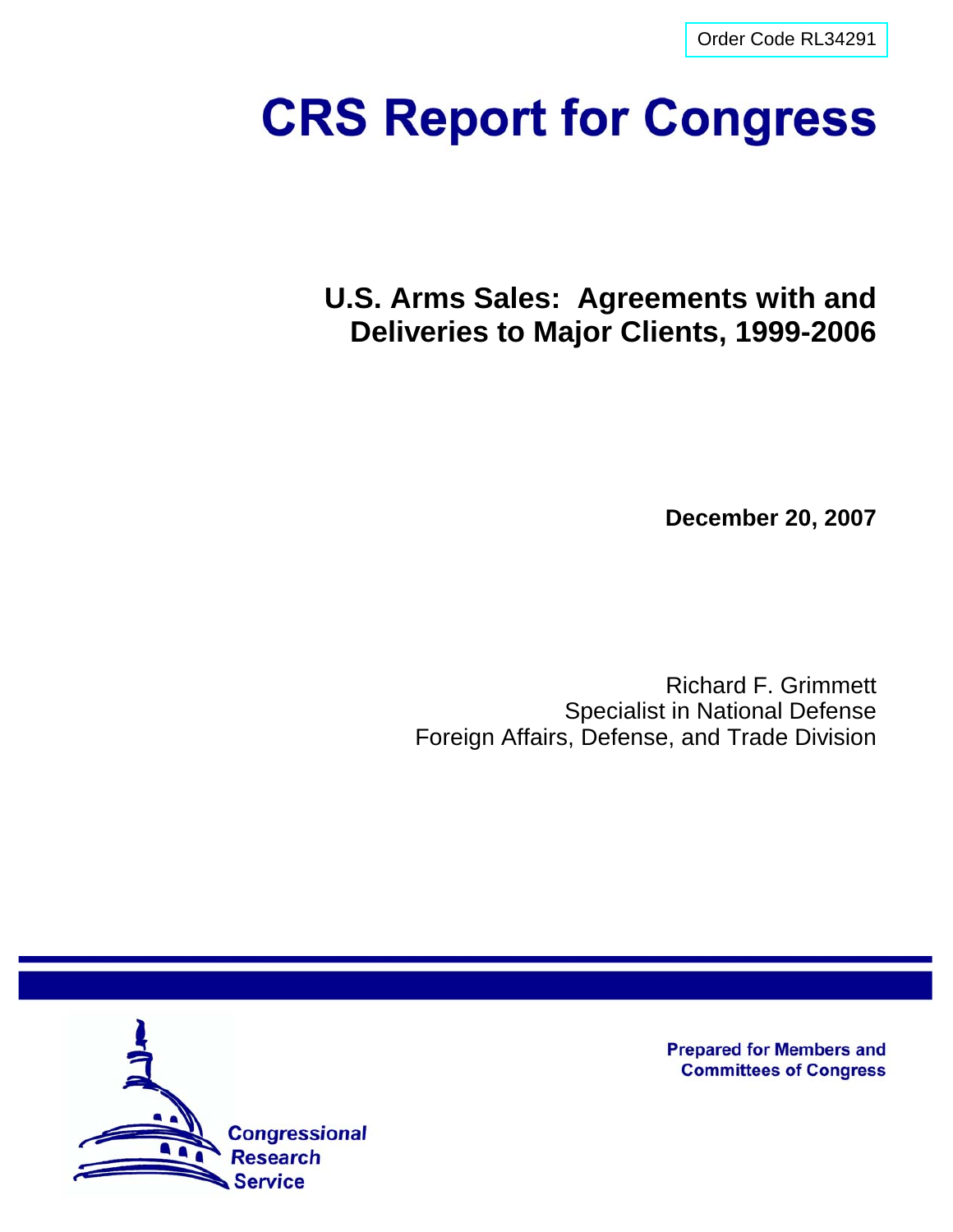# U.S. Arms Sales: Agreements with and Deliveries to Major Clients, 1999-2006

#### **Summary**

This report provides background data on United States arms sales agreements with and deliveries to its major purchasers during *calendar years* 1999-2006. In a series of data tables, it lists the total dollar values of U.S. government-to-government arms sales *agreements* with its top five purchasers in five specific regions of the world for three specific periods: 1999-2002, 2003-2006, and 2006 alone, and the total dollar values of U.S. arms *deliveries* to its top five purchasers in those same regions for the periods 1999-2002, 2003-2006, and for 2006 alone. In addition, the report provides data tables listing the total dollar values of U.S. government-to-government arms *agreements* with and *deliveries* to its top 10 purchasers *worldwide* for the periods 1999-2002, 2003-2006, and for 2006 alone.

This report is prepared in conjunction with the annual CRS report for Congress entitled *Conventional Arms Transfers to Developing Nations, 1999-2006* (CRS Report RL34187), by Richard F. Grimmett. That report details both U.S. and foreign arms transfer activities globally and provides analysis of arms trade trends. The intent here is to complement that elaborate *worldwide* treatment of the international arms trade by providing only the dollar values of U.S. arms sales agreements with and delivery values to its leading customers, by geographic region, for the calendar years 1999-2002, 2003-2006, and 2006. Unlike CRS Report RL34187, this annual report focuses exclusively on U.S. arms sales and provides the specific names of the major U.S. arms customers, by region, together with the total dollar values of their arms purchases or deliveries. This report will not be updated.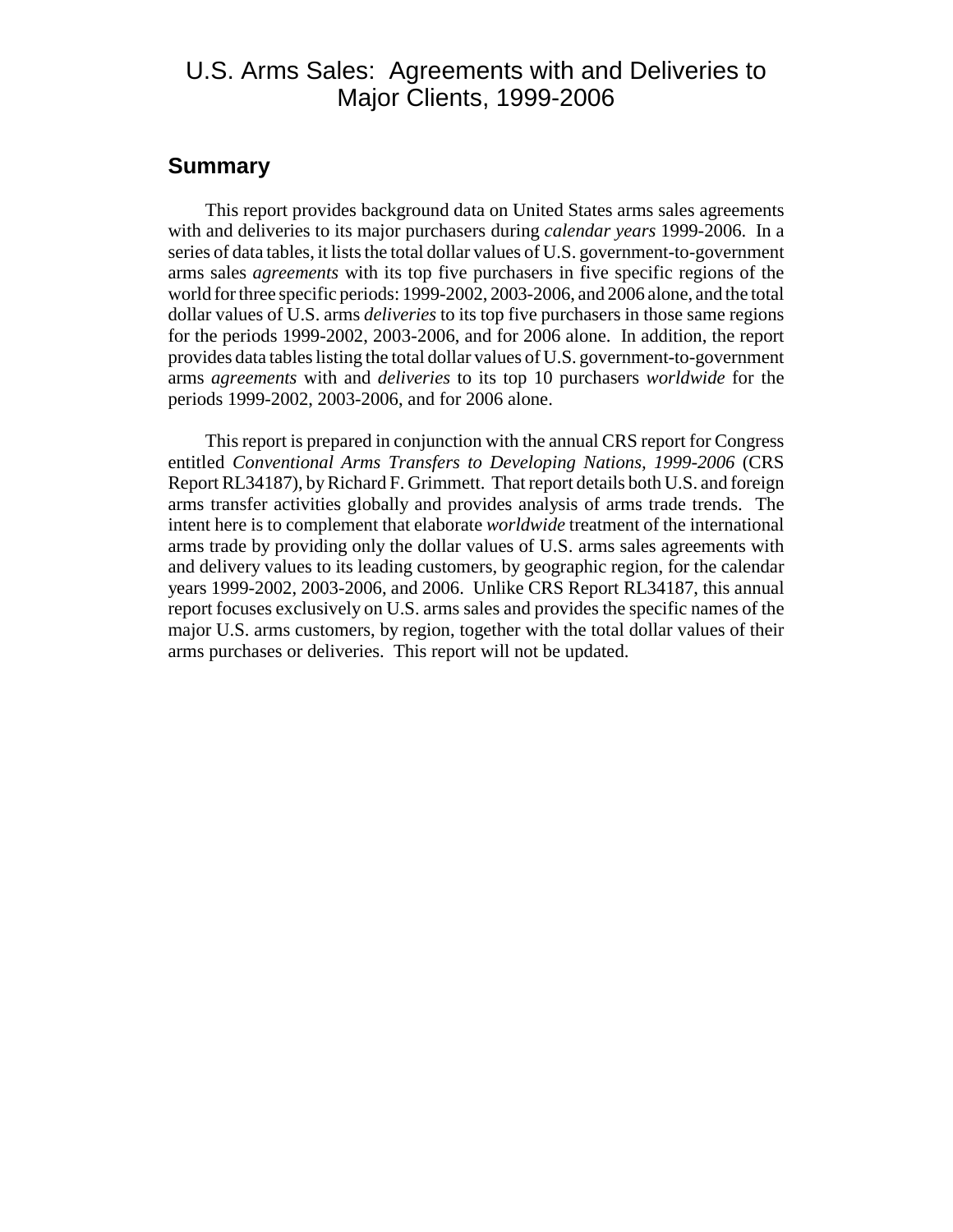# **Contents**

| Table 1. Leading Purchasers of U.S. Defense Articles and Services,  |  |
|---------------------------------------------------------------------|--|
|                                                                     |  |
| Table 2. Leading Purchasers of U.S. Defense Articles and Services,  |  |
|                                                                     |  |
| Table 3. Leading Purchasers of U.S. Defense Articles and Services,  |  |
|                                                                     |  |
| Table 4. Leading Purchasers of U.S. Defense Articles and Services,  |  |
|                                                                     |  |
| Table 5. Leading Purchasers of U.S. Defense Articles and Services,  |  |
|                                                                     |  |
| Table 6. Leading Purchasers of U.S. Defense Articles and Services,  |  |
| Total Values of Worldwide Agreements Concluded  4                   |  |
| Table 7. Leading Purchasers of U.S. Defense Articles and Services,  |  |
|                                                                     |  |
| Table 8. Leading Purchasers of U.S. Defense Articles and Services,  |  |
|                                                                     |  |
| Table 9. Leading Purchasers of U.S. Defense Articles and Services,  |  |
|                                                                     |  |
| Table 10. Leading Purchasers of U.S. Defense Articles and Services, |  |
|                                                                     |  |
| Table 11. Leading Purchasers of U.S. Defense Articles and Services, |  |
|                                                                     |  |
| Table 12. Leading Purchasers of U.S. Defense Articles and Services, |  |
|                                                                     |  |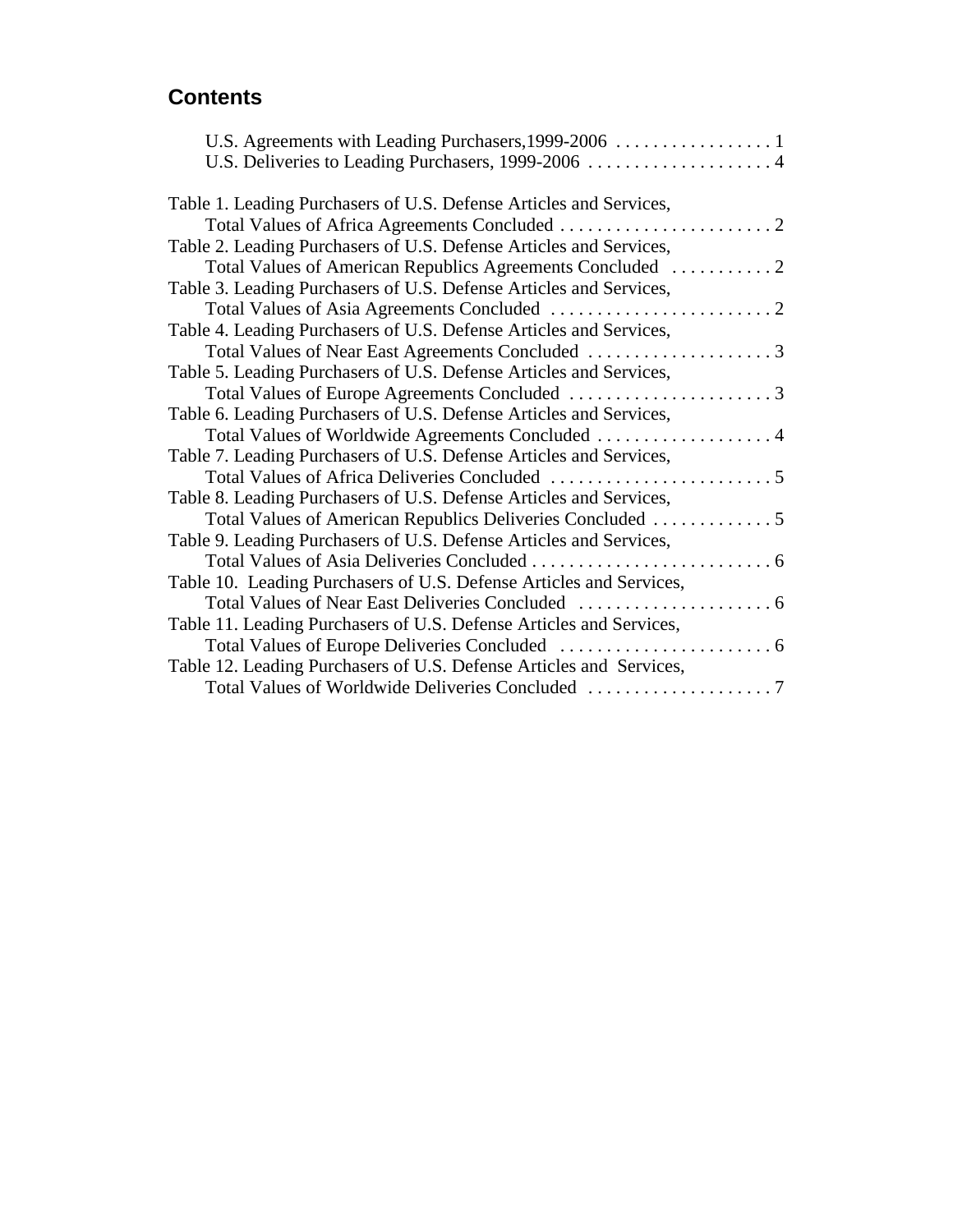# U.S. Arms Sales: Agreements with and Deliveries to Major Clients, 1999-2006

This report provides background data on U.S. arms sales agreements with and deliveries to its major purchasers during calendar years 1999-2006. It provides the total dollar values of U.S. arms *agreements* with its top five purchasers in five specific regions of the world for the periods 1999-2002, 2003-2006, and for 2006, and the total dollar values of U.S. arms *deliveries* to its top five purchasers in five specific regions for those same years. In addition, the report provides a listing of the total dollar values of U.S. arms agreements with and deliveries to its top 10 purchasers for the periods 1999-2002, 2003-2006, and for 2006. The data are official, unclassified, United States Defense Department figures compiled by the Defense Security Cooperation Agency (DSCA), unless otherwise indicated. The data have been restructured for this report by DSCA from a *fiscal year* format to a *calendar year* format. Thus a year in this report covers the period from January 1- December 31, and *not* the fiscal year period from October 1-September 30.<sup>1</sup>

#### **U.S. Agreements with Leading Purchasers,1999-2006**

The following regional tables (**Tables 1-5**) provide the total dollar values of all U.S. defense articles and defense services *sold* to the top five purchasers in each region indicated for the *calendar year(s)* noted. These values represent the total value of all government-to-government *agreements actually concluded* between the United States and the foreign purchaser under the Foreign Military Sales (FMS) program during the calendar year(s) indicated.<sup>2</sup> In Table 6, the total dollar values of all U.S. defense articles and defense services *sold* to the top 10 purchasers *worldwide* is provided for *calendar* year period noted. All totals are expressed as *current* U.S. dollars.

<sup>&</sup>lt;sup>1</sup> The Defense Security Cooperation Agency (DSCA) publishes an annual volume providing these data in a *fiscal year* format. This publication is titled *Foreign Military Sales, Foreign Military Construction Sales, and Military Assistance Facts*. It provides detailed U.S. annual transactions with countries and international organizations for the most recent ten *fiscal* years, as of the date of publication, as well as aggregate data for these transactions since FY1950. See DSCA website for this data under DSCA Facts Book at [http://www.dsca.osd.mil/]. For detailed *worldwide* arms transfer data for U.S. and foreign suppliers and recipients, see CRS Report RL34187, *Conventional Arms Transfers to Developing Nations, 1999-2006*, by Richard F. Grimmett.

<sup>&</sup>lt;sup>2</sup> Current U.S. law and regulations do not require U.S. companies to provide, routinely and systematically, data on arms sales *agreements actually concluded* with foreign purchasers resulting from *commercial licenses authorized* by the U.S. State Department. Thus, with one very notable exception relating to the United Arab Emirates (U.A.E.) in 2000, the *agreement* data in the following tables *do not* include the values of U.S. licensed commercial sales.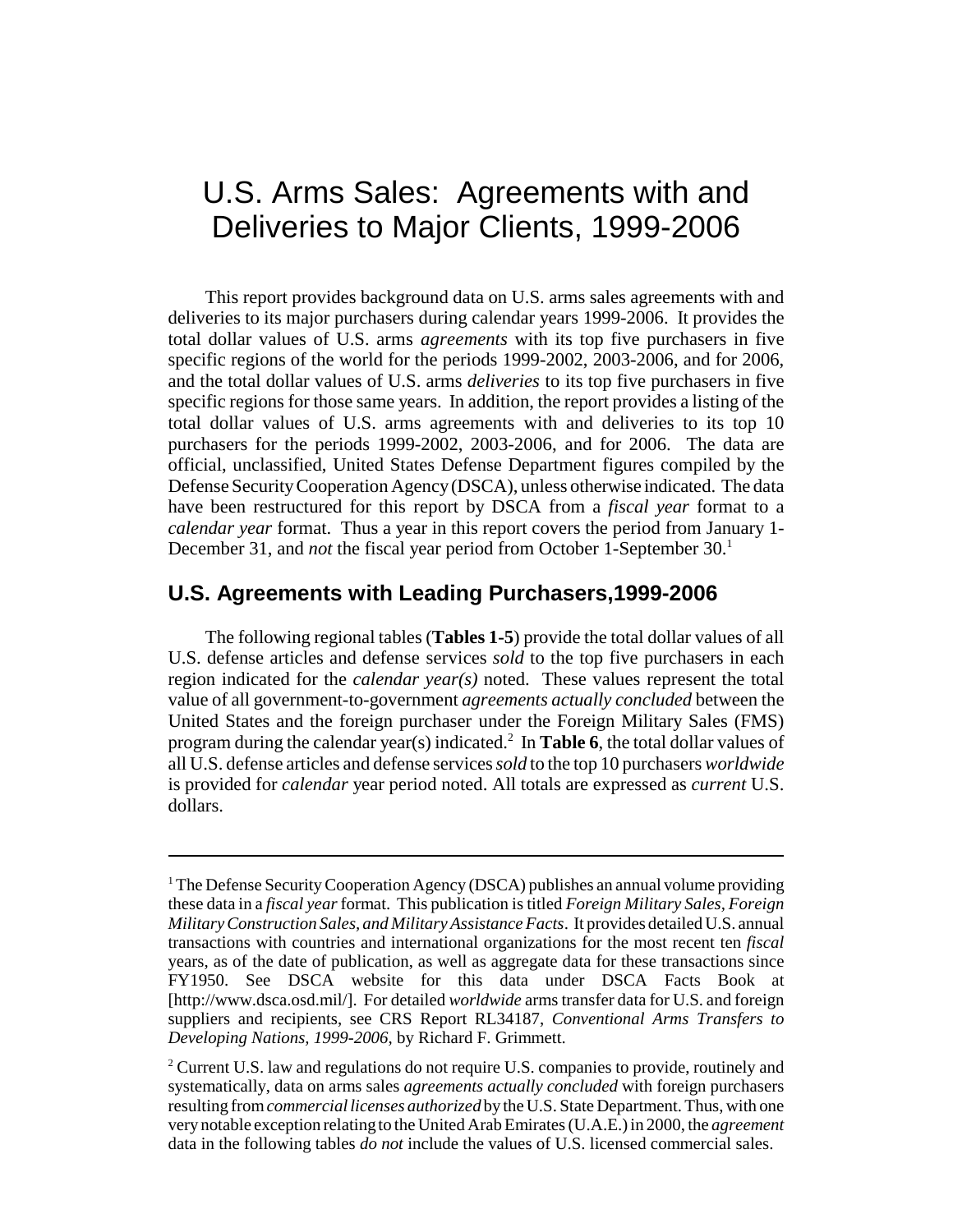#### **Table 1. Leading Purchasers of U.S. Defense Articles and Services, Total Values of Africa Agreements Concluded**

| <b>Africa</b><br><b>Agreements</b><br>1999-2002 | <b>Africa</b><br><b>Agreements</b><br>2003-2006 | Africa<br><b>Agreements</b><br>2006 |
|-------------------------------------------------|-------------------------------------------------|-------------------------------------|
| 1 Nigeria \$21 million                          | 1 Djibouti \$28 million                         | 1 Ethiopia \$9 million              |
| 2 Kenya \$7 million                             | 2 Kenya \$26 million                            | 2 Uganda \$3 million                |
| 3 Guinea \$3 million                            | 3 Ethiopia \$14 million                         | 3 Chad \$2 million                  |
| 4 Botswana \$3 million                          | 4 South Africa \$13 million                     | 4 Kenya \$1 million                 |
| 5 South Africa \$3 million                      | 5 Nigeria \$12 million                          | 5 Liberia \$1 million               |

(in current U.S. dollars, rounded to nearest million)

#### **Table 2. Leading Purchasers of U.S. Defense Articles and Services, Total Values of American Republics Agreements Concluded**

(in current U.S. dollars, rounded to nearest million)

| American<br><b>Republics Agreements</b><br>1999-2002 | American<br><b>Republics</b><br><b>Agreements</b><br>2003-2006 | American<br><b>Republics</b><br><b>Agreements</b><br>2006 |
|------------------------------------------------------|----------------------------------------------------------------|-----------------------------------------------------------|
| 1 Chile \$555 million                                | 1 Canada \$1.23 billion                                        | 1 Canada \$480 million                                    |
| 2 Canada \$447 million                               | 2 Colombia \$541 million <sup>a</sup>                          | 2 Colombia \$179 million                                  |
| 3 Colombia \$289 million <sup>a</sup>                | 3 Brazil \$162 million                                         | 3 Chile \$40 million                                      |
| 4 Brazil \$106 million                               | 4 Chile \$59 million                                           | 4 Argentina \$10 million                                  |
| 5 Venezuela \$55 million                             | 5 Argentina \$32 million                                       | 5 Mexico \$10 million                                     |

a. Includes FMS sales related to international narcotics interdiction programs.

## **Table 3. Leading Purchasers of U.S. Defense Articles and Services, Total Values of Asia Agreements Concluded**

(in current U.S. dollars, rounded to nearest  $10$  million or  $10<sup>th</sup>$  of a billion)

| Asia<br><b>Agreements</b><br>1999-2002 | Asia<br><b>Agreements</b><br>2003-2006 | Asia<br><b>Agreements</b><br>2006 |
|----------------------------------------|----------------------------------------|-----------------------------------|
| 1 South Korea \$3.5 billion            | 1 Australia \$3.9 billion              | 1 Australia \$2.6 billion         |
| 2 Japan \$2.0 billion                  | 2 Japan \$3.4 billion                  | 2 Japan \$890 million             |
| 3 Singapore \$1.6 billion              | 3 South Korea \$1.7 billion            | 3 South Korea \$540 million       |
| 4 Taiwan \$1.1 billion                 | 4 Taiwan \$1.1 billion                 | 4 Singapore \$370 million         |
| 5 Australia \$1.0 billion              | 5 Singapore \$710 million              | 5 Thailand \$60 million           |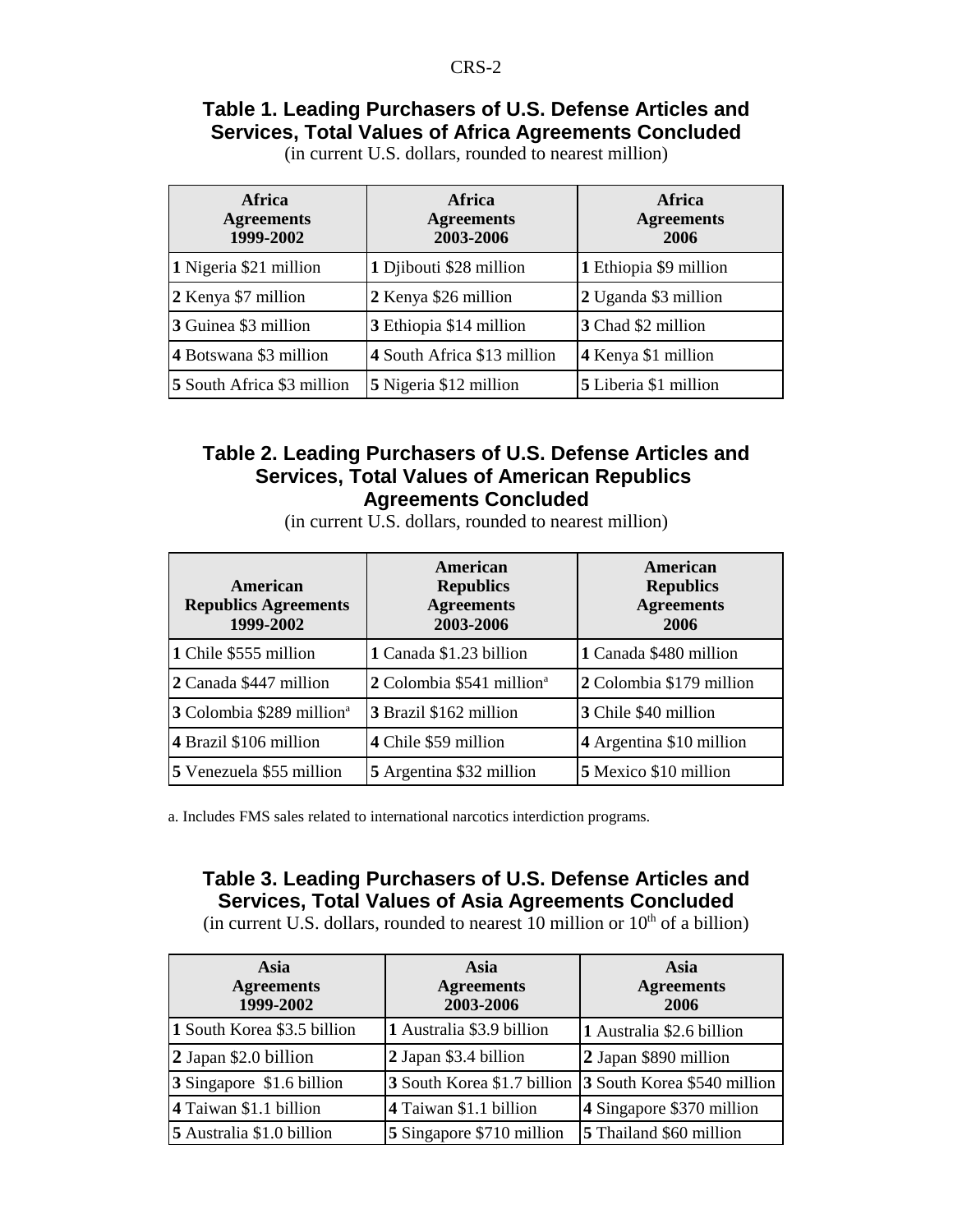#### **Table 4. Leading Purchasers of U.S. Defense Articles and Services, Total Values of Near East Agreements Concluded**

(in current U.S. dollars, rounded to nearest 10 million or  $10<sup>th</sup>$  of a billion)

| <b>Near East</b><br><b>Agreements</b><br>1999-2002 | <b>Near East</b><br><b>Agreements</b><br>2003-2006 | <b>Near East</b><br><b>Agreements</b><br>2006 |
|----------------------------------------------------|----------------------------------------------------|-----------------------------------------------|
| $1$ U.A.E. \$7.3 billion <sup>a</sup>              | 1 Saudi Arabia \$4.5 billion                       | 1 Israel 1.2 billion                          |
| 2 Israel \$6.7 billion                             | 2 Egypt \$4.3 billion                              | 2 Saudi Arabia \$1.1 billion                  |
| 3 Egypt \$6.5 billion                              | 3 Israel \$3.0 billion                             | 3 Iraq \$920 million                          |
| 4 Saudi Arabia \$2.7 billion                       | 4 Kuwait \$1.3 billion                             | 4 Kuwait \$390 million                        |
| 5 Kuwait \$1.6 billion                             | 5 U.A.E. \$1.2 billion                             | 5 Egypt \$280 million                         |

a. Includes a \$6.432 billion licensed commercial agreement concluded in 2000 for 80 F-16 fighter aircraft.

#### **Table 5. Leading Purchasers of U.S. Defense Articles and Services, Total Values of Europe Agreements Concluded** (in current U.S. dollars, rounded to nearest  $10$  million or  $10<sup>th</sup>$  of a billion)

| <b>Europe</b><br><b>Agreements</b><br>1999-2002 | <b>Europe</b><br><b>Agreements</b><br>2003-2006 | <b>Europe</b><br><b>Agreements</b><br>2006 |
|-------------------------------------------------|-------------------------------------------------|--------------------------------------------|
| 1 Greece \$3.5 billion                          | 1 Poland \$3.9 billion                          | 1 Turkey \$850 million                     |
| 2 U. K. \$1.5 billion                           | 2 Turkey \$2.9 billion                          | 2 Spain \$660 million                      |
| 3 Italy \$1.2 billion                           | 3 Greece \$2.6 billion                          | 3 Netherlands \$270 million                |
| 4 Turkey \$1.0 billion                          | 4 U.K. \$1.5 billion                            | 4 Germany \$190 million                    |
| 5 Netherlands \$910 million                     | 5 Netherlands \$1.1 billion                     | 5 U.K. \$150 million                       |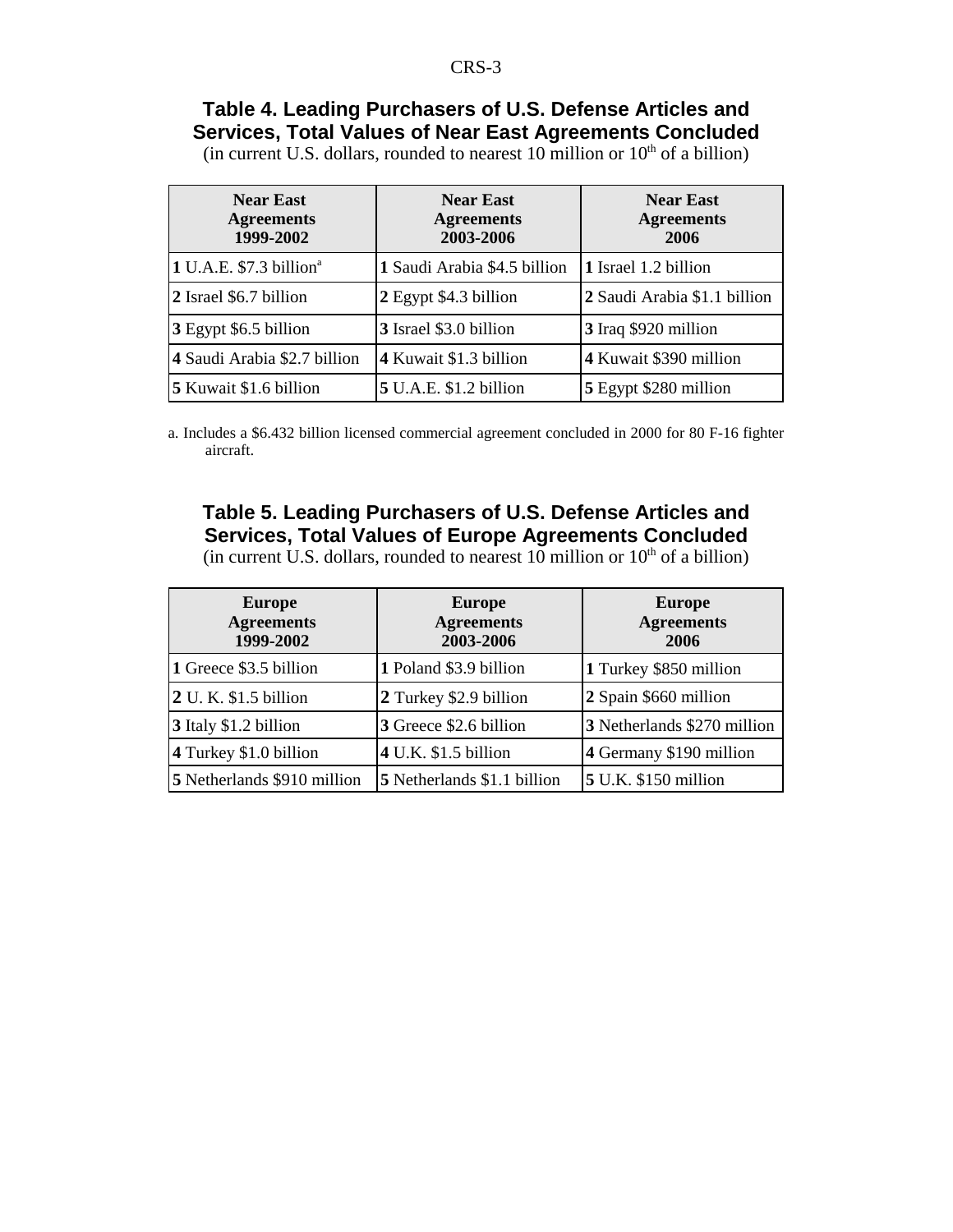#### **Table 6. Leading Purchasers of U.S. Defense Articles and Services, Total Values of Worldwide Agreements Concluded**

(in current U.S. dollars, rounded to nearest 10 million or  $10<sup>th</sup>$  of a billion)

| Worldwide<br><b>Agreements</b><br>1999-2002 | Worldwide<br><b>Agreements</b><br>2003-2006 | Worldwide<br><b>Agreements</b><br>2006 |
|---------------------------------------------|---------------------------------------------|----------------------------------------|
| $1$ U.A.E. \$7.3 billion <sup>a</sup>       | 1 Saudi Arabia \$4.5 billion                | 1 Australia \$2.6 billion              |
| 2 Israel \$6.7 billion                      | 2 Egypt \$4.3 billion                       | 2 Israel \$1.2 billion                 |
| 3 Egypt \$6.5 billion                       | 3 Poland \$3.9 billion                      | 3 Saudi Arabia \$1.1 billion           |
| 4 South Korea \$3.5 billion                 | 4 Australia \$3.9 billion                   | 4 Iraq \$920 million                   |
| 5 Greece \$3.5 billion                      | 5 Japan \$3.4 billion.                      | 5 Japan \$890 million                  |
| 6 Saudi Arabia \$3.5 billion                | <b>6</b> Israel \$3.0 billion               | 6 Turkey \$850 million                 |
| 7 Japan \$2.0 billion                       | 7 Turkey \$2.9 billion                      | 7 Spain \$660 million                  |
| 8 Kuwait \$1.6 billion                      | <b>8</b> Greece \$2.6 billion               | <b>8</b> South Korea \$540 million     |
| 9 Singapore \$1.6 billion                   | 9 South Korea \$1.7 billion                 | 9 Canada \$480 million                 |
| <b>10</b> U.K. \$1.5 billion                | <b>10</b> U.K. \$1.5 billion                | 10 Kuwait \$390 million                |

a. Includes a \$6.432 billion licensed commercial agreement in 2000 for 80 F-16 fighter aircraft.

#### **U.S. Deliveries to Leading Purchasers, 1999-2006**

The following regional tables (**Tables 7-11**) provide the total dollar values of all U.S. defense articles and defense services *delivered* to the top five purchasers in each region indicated for the *calendar year(s)* noted for all deliveries under the U.S. Foreign Military Sales (FMS) program. These values represent the total value of all government-to-government *deliveries actually concluded* between the United States and the foreign purchaser under the FMS program during the *calendar year(s)* indicated.

In **Table 12**, the total dollar values of all U.S. defense articles and defense services *actually delivered* to the top 10 purchasers *worldwide* is provided. The *delivery* totals are for FMS deliveries concluded for the *calendar* year(s) noted.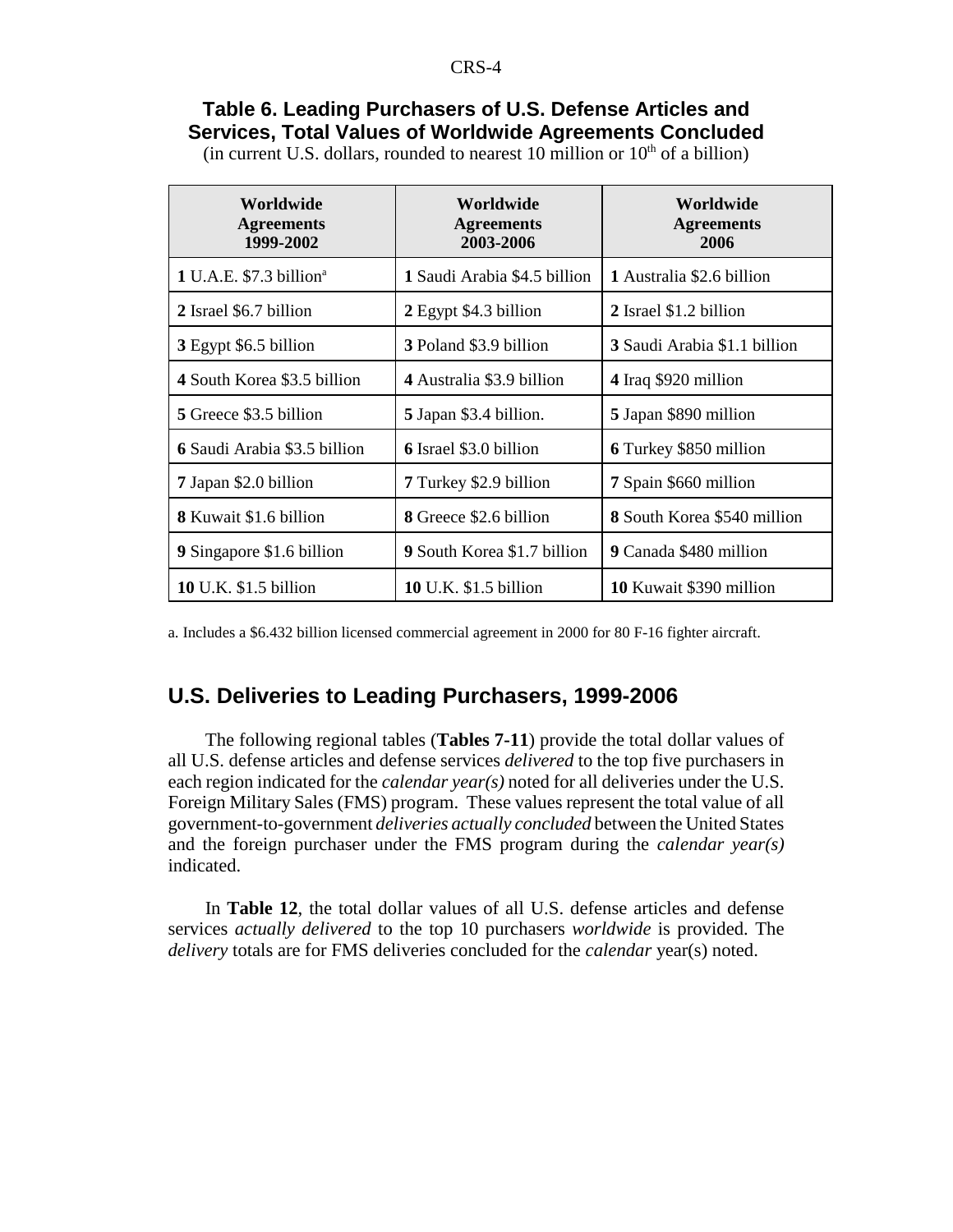#### **Table 7. Leading Purchasers of U.S. Defense Articles and Services, Total Values of Africa Deliveries Concluded**

| <b>Africa</b><br><b>Deliveries</b><br>1999-2002 | <b>Africa</b><br><b>Deliveries</b><br>2003-2006 | Africa<br><b>Deliveries</b><br>2006 |
|-------------------------------------------------|-------------------------------------------------|-------------------------------------|
| 1 Nigeria \$8 million                           | 1 Kenya \$17 million                            | 1 Ethiopia \$3 million              |
| 2 Ethiopia \$7 million                          | 2 Nigeria \$16 million                          | 2 Kenya \$2 million                 |
| 3 Kenya \$7 million                             | 3 Ethiopia \$10 million                         | 3 South Africa \$2 million          |
| 4 Mali \$2 million                              | 4 South Africa \$10<br>million                  | 4 Uganda \$2 million                |
| 5 Ghana \$2 million                             | 5 Djibouti \$8 million                          | <b>5</b> Botswana \$2 million       |

(in current U.S. dollars, rounded to nearest million)

#### **Table 8. Leading Purchasers of U.S. Defense Articles and Services, Total Values of American Republics Deliveries Concluded**

(in current U.S. dollars, rounded to nearest million)

| American<br><b>Republics Deliveries</b><br>1999-2002 | <b>American Republics</b><br><b>Deliveries</b><br>2003-2006 | American<br><b>Republics</b><br><b>Deliveries</b><br>2006 |
|------------------------------------------------------|-------------------------------------------------------------|-----------------------------------------------------------|
| 1 Canada \$375 million                               | 1 Canada \$681 million                                      | 1 Chile \$251 million                                     |
| 2 Colombia \$300 million <sup>a</sup>                | 2 Chile \$457 million                                       | 2 Canada \$215 million                                    |
| 3 Brazil \$177 million                               | 3 Colombia \$179 million <sup>a</sup>                       | 3 Colombia \$84 million <sup>a</sup>                      |
| 4 Venezuela \$79 million                             | 4 Brazil \$87 million                                       | 4 Brazil \$48 million                                     |
| 5 Argentina \$54 million                             | 5 Venezuela \$38 million                                    | 5 Venezuela \$8 million                                   |

a. Includes deliveries of defense articles and services previously sold that are related to international narcotics programs.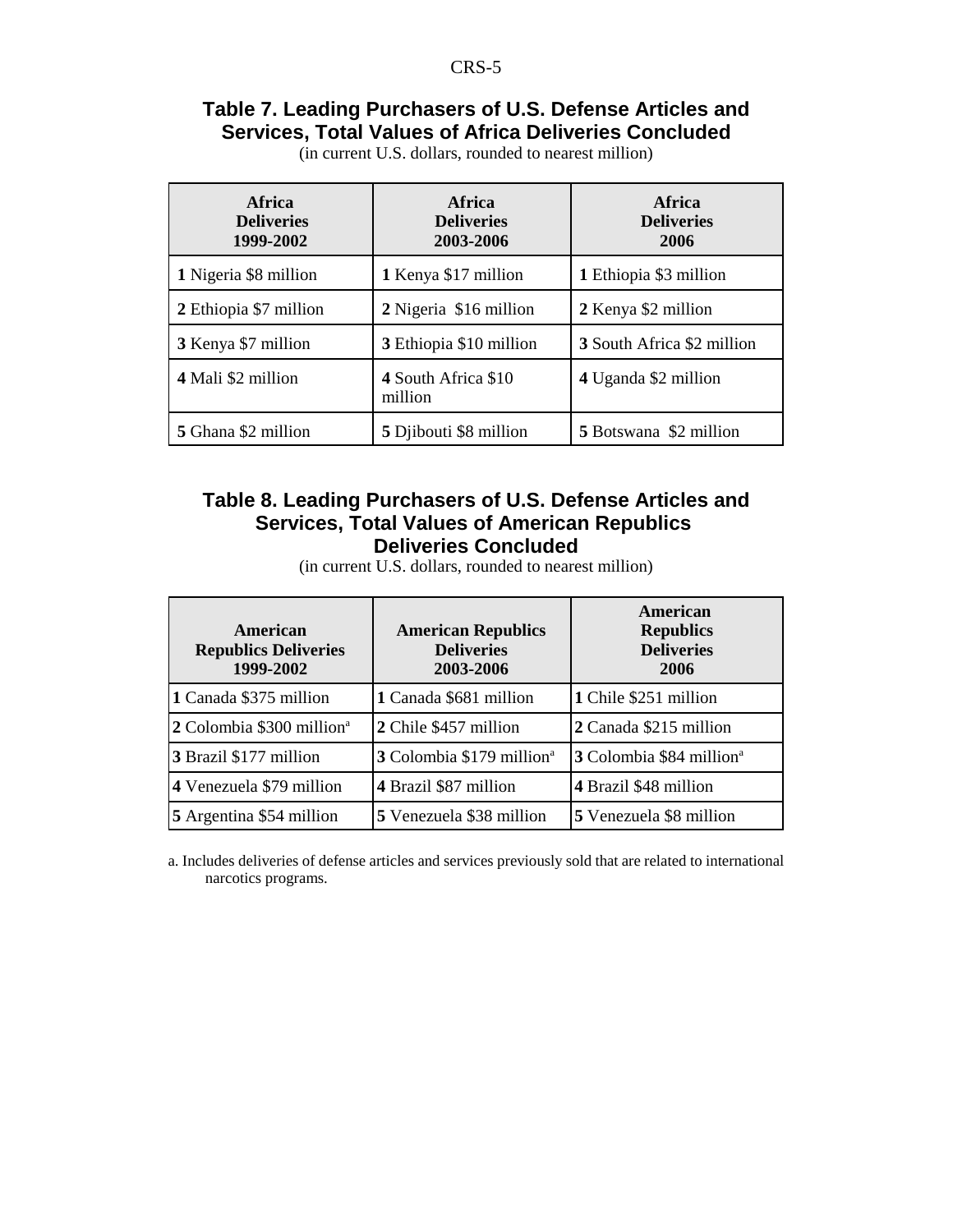#### **Table 9. Leading Purchasers of U.S. Defense Articles and Services, Total Values of Asia Deliveries Concluded**

(in current U.S. dollars, rounded to nearest 10 million or  $10<sup>th</sup>$  of a billion)

| Asia<br><b>Deliveries</b><br>1999-2002 | <b>Asia</b><br><b>Deliveries</b><br>2003-2006 | Asia<br><b>Deliveries</b><br>2006 |
|----------------------------------------|-----------------------------------------------|-----------------------------------|
| 1 Taiwan \$5.8 billion                 | 1 Taiwan \$4.1 billion                        | 1 Australia \$1.7 billion         |
| 2 South Korea \$3.2 billion            | 2 Australia \$2.5 billion                     | 2 Taiwan \$970 million            |
| 3 Japan \$1.9 billion                  | 3 South Korea \$2.4 billion                   | 3 South Korea \$610 million       |
| 4 Australia \$1.2 billion              | 4 Japan \$1.8 billion                         | 4 Japan \$560 million             |
| 5 Singapore \$1.0 billion              | 5 Singapore \$960 million                     | 5 Singapore \$370 million         |

### **Table 10. Leading Purchasers of U.S. Defense Articles and Services, Total Values of Near East Deliveries Concluded**

(in current U.S. dollars, rounded to nearest 10 million or  $10<sup>th</sup>$  of a billion)

| <b>Near East</b><br><b>Deliveries</b><br>1999-2002 | <b>Near East</b><br><b>Deliveries</b><br>2003-2006 | <b>Near East</b><br><b>Deliveries</b><br>2006 |
|----------------------------------------------------|----------------------------------------------------|-----------------------------------------------|
| 1 Saudi Arabia \$8.9 billion                       | 1 Israel \$5.2 billion                             | 1 Israel \$1.5 billion                        |
| 2 Egypt \$4.5 billion                              | 2 Egypt \$5.1 billion                              | 2 Egypt \$1.2 billion                         |
| 3 Israel \$3.3 billion                             | 3 Saudi Arabia \$4.4 billion                       | 3 Saudi Arabia \$1.0 billion                  |
| 4 Kuwait \$1.3 billion                             | 4 Kuwait \$910 million                             | 4 Kuwait \$300 million                        |
| 5 Bahrain \$530 million                            | 5 U.A.E. \$620 million                             | 5 Oman \$290 million                          |

#### **Table 11. Leading Purchasers of U.S. Defense Articles and Services, Total Values of Europe Deliveries Concluded**

(in current U.S. dollars, rounded to nearest 10 million or  $10<sup>th</sup>$  of a billion)

| <b>Europe</b><br><b>Deliveries</b><br>1999-2002 | <b>Europe</b><br><b>Deliveries</b><br>2003-2006 | <b>Europe</b><br><b>Deliveries</b><br>2006 |
|-------------------------------------------------|-------------------------------------------------|--------------------------------------------|
| 1 Greece \$1.8 billion                          | 1 Greece \$3.2 billion                          | 1 Netherlands \$800 million                |
| 2 Turkey \$1.6 billion                          | 2 U.K. \$1.6 billion                            | 2 Poland \$690 million                     |
| 3 U.K. \$1.6 billion                            | 3 Netherlands \$1.5 billion                     | 3 Greece \$440 million                     |
| 4 Finland \$1.5 billion                         | 4 Turkey \$980 million                          | 4 U.K. \$330 million                       |
| 5 Netherlands \$1.1 billion                     | 5 Italy \$890 million                           | 5 Italy \$280 million                      |